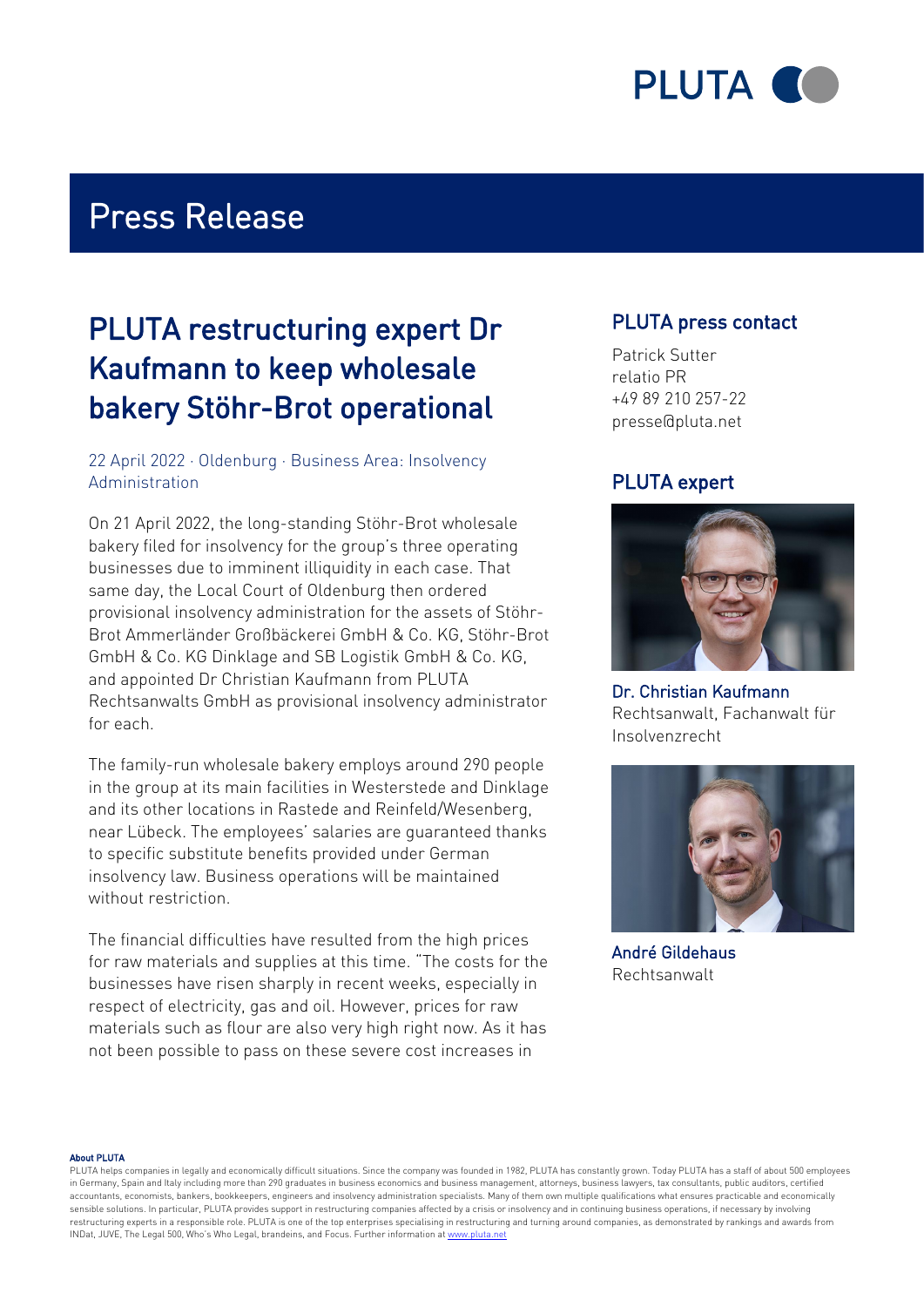

# Press Release

full to all customers, this will mean reductions in volumes and therefore sales. Together with management, we will now analyse the financial situation of the entire group as well as the revenue and cost planning," said PLUTA restructuring expert Dr Kaufmann. He is being supported within the restructuring team by attorney Mr André Gildehaus and business management expert Mr Jürgen Schendel.

Dr Kaufmann added, "We are also reviewing all options for the group with the aim of putting Stöhr-Brot back on a viable footing. An investor solution might be one possible outcome, for example." Mr Harm Bartels, managing director of Stöhr-Brot, said, "Obviously, this is not an easy situation. Together with the provisional insolvency administrator, we have already informed the employees about the latest developments. They are motivated, and I'm delighted with that. Initial discussions with business partners have also been very positive."

#### Family business with 75 years of experience

The wholesale bakery's origins go back to 1947, with the Stöhr-Brot group having been a family business ever since. The company has been led by Mr Harm Bartels and Ms Angelika Bartels-Stöhr since 2017. The wholesale bakery offers customers a varied assortment of baked goods made from many different types of bread, which are produced at several factories. Stöhr-Brot has its own logistics centres as well as a truck fleet with some 50 vehicles, and supplies its products to customers as far away as Hamburg, Schleswig-Holstein and even the Baltic Sea. The company regularly trains apprentices in several professions and places great value on quality, which is reflected in the fact that Stöhr-Brot has already received the German Agricultural Society's



Jürgen Schendel Diplom-Ökonom

Further information about PLUTA and the contents of these Press information you will find under [www.pluta.net](https://www.pluta.net)

#### About PLUTA

PLUTA helps companies in legally and economically difficult situations. Since the company was founded in 1982. PLUTA has constantly grown. Today PLUTA has a staff of about 500 employees in Germany, Spain and Italy including more than 290 graduates in business economics and business management, attorneys, business lawyers, tax consultants, public auditors, certified accountants, economists, bankers, bookkeepers, engineers and insolvency administration specialists. Many of them own multiple qualifications what ensures practicable and economically sensible solutions. In particular, PLUTA provides support in restructuring companies affected by a crisis or insolvency and in continuing business operations, if necessary by involving restructuring experts in a responsible role. PLUTA is one of the top enterprises specialising in restructuring and turning around companies, as demonstrated by rankings and awards from INDat, JUVE, The Legal 500, Who's Who Legal, brandeins, and Focus. Further information at [www.pluta.net](https:/www.pluta.net/en)